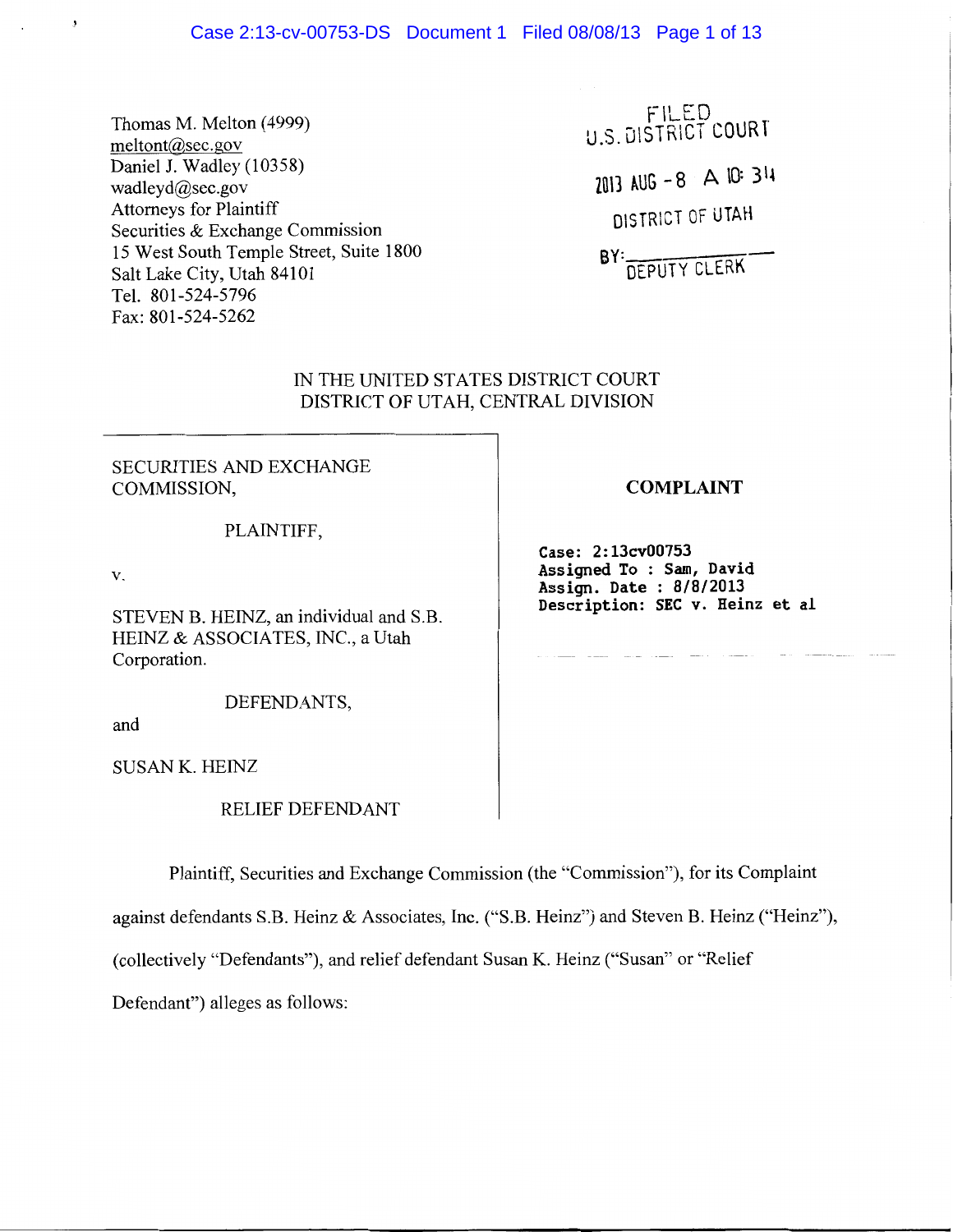### **INTRODUCTION**

**1.** This matter involves an ongoing offering fraud and Ponzi scheme operated by Heinz and his company, S.B. Heinz, a financial planning and insurance agency located in Provo, Utah. Since January 1, 2012, Heinz has solicited approximately \$4 million from more than fifteen investors to enable Heinz to execute rapid buy and sell orders of futures contracts.

2. Heinz represents to investors that he can consistently generate investment returns due to his successful trading strategy and guarantees a fixed rate of return to investors. Heinz has issued investment contracts to investors which guarantee returns ranging from 6% to 120% per year.

3. Heinz is not generating a profit sufficient to repay investors as guaranteed and is currently dissipating investor funds in an amount in excess of \$100,000 per month by using investor funds for his own personal purposes and to pay principal and interest payments to earlier investors.

4. Heinz omitted to disclose to investors that their funds would be used to make principal and interest payments to previous investors and used for his own personal purposes.

#### **JURISDICTION AND VENUE**

5. This Court has subject matter jurisdiction by authority of Sections 20 and 22 of the Securities Act of 1933 (the "Securities Act") [15 U.S.C. §§ 77t and 77v], Sections 21 and Section 27 of the Securities Exchange Act of 1934 (the "Exchange Act") [15 U.S.C. §§ 78u and 78aa], and Sections 209 and 214 of the Investment Advisers Act of 1940 (the "Advisers Act") [15 U.S.C. §§ 80b-9 and 80b-14].

6. Defendants, directly and indirectly, singly and in concert, have made use of the means and instrumentalities of interstate commerce and the mails in connection with the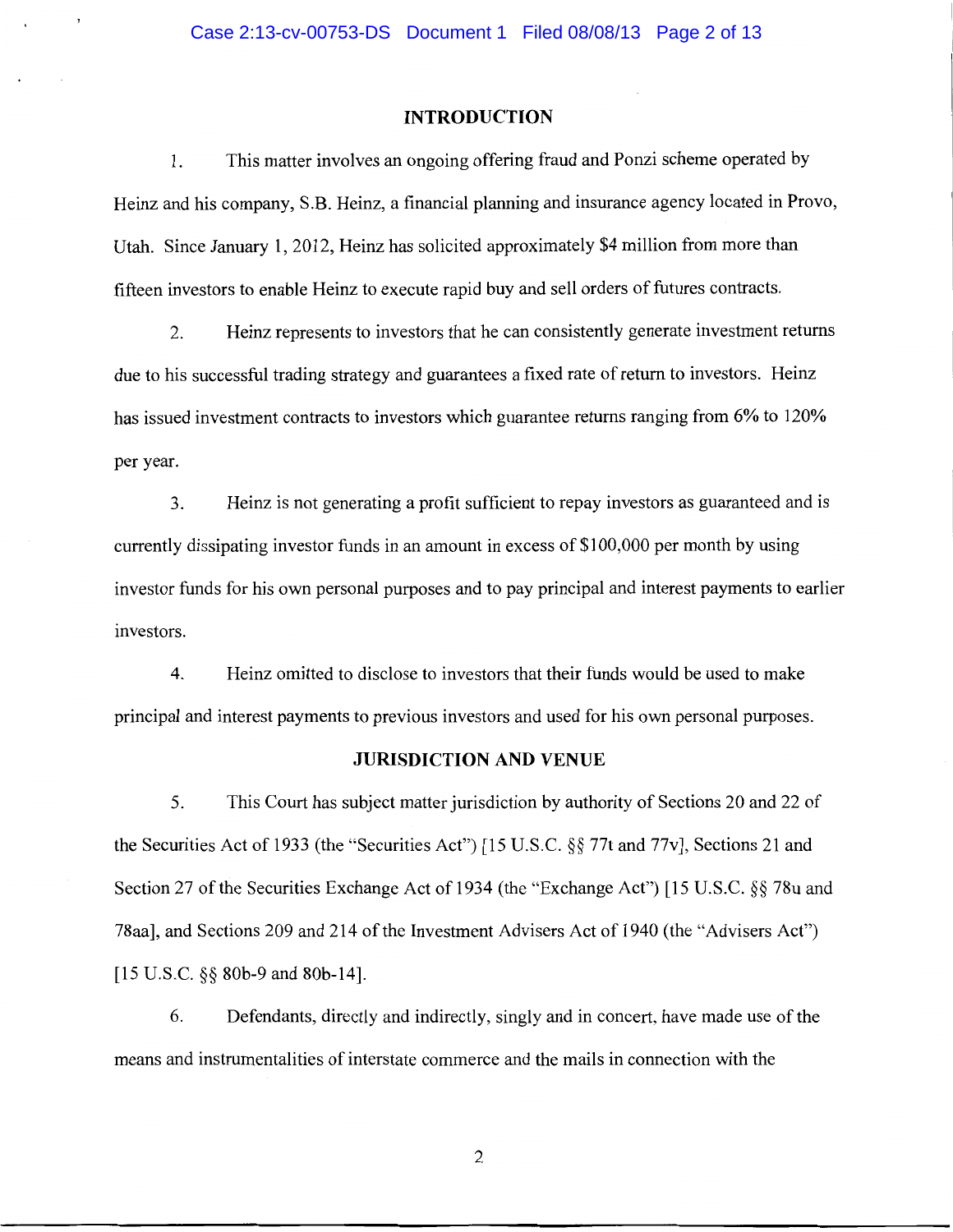# Case 2:13-cv-00753-DS Document 1 Filed 08/08/13 Page 3 of 13

transactions, acts and courses of business alleged herein, certain of which have occurred within the District of Utah.

7. Venue for this action is proper in the District of Utah under Section 22(a) of the Securities Act [15 U.S.C. § 77v(a)], under Section 27 of the Exchange Act [15 U.S.C. § 78aa] and under Section 214(a) if the Advisers Act [15 U.S.C.  $\S$  80b-14(a)] because certain of the transactions, acts, practices, and courses of business alleged in this Complaint took place in this district and because the Defendants reside in and transact business in this district.

8. Defendants, unless restrained and enjoined by this Court, will continue to engage in the transactions, acts, practices, and course of business alleged herein and in transactions, acts, practices, and courses of business of similar purport and object.

9. Defendants' conduct took place in connection with the offer, purchase and/or sale of investment contracts issued by Heinz, which are securities.

### **DEFENDANTS**

10. **S.B. Heinz & Associates, Inc.,** is incorporated in Utah since April 2004. Its principal place of business is in Provo, Utah. S.B. Heinz provides financial planning and insurance services.

11. **Steven Bruce Heinz ("Heinz"),** age 56, is a Utah resident living in Orem, Utah. Heinz is the owner and President/CEO of S.B. Heinz. From 1986 until October 2012, Heinz was a registered representative associated with various registered brokers or dealers. From approximately January 2012 and continuing through the present, Heinz offered investment advice to and solicited investments from individuals.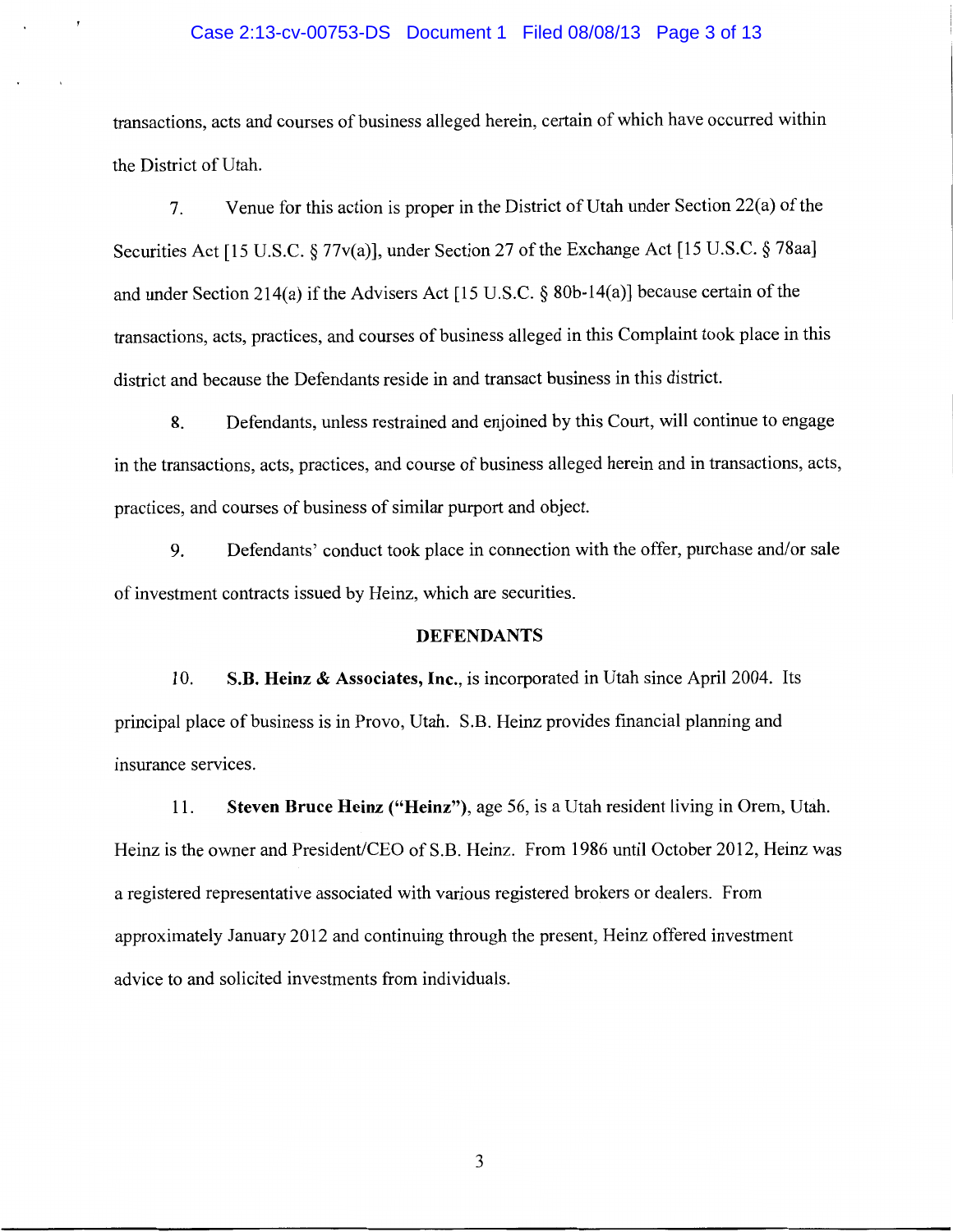### **RELIEF DEFENDANT**

12. **Susan K. Heinz,** age 56, resides in Provo, Utah. Susan K. Heinz is married to Heinz and received an unknown amount of investor funds.

## **STATEMENT OF FACTS**

13. From 1986 through March 2004, Heinz was associated with Northwestern Mutual Investment Services, LLC ("Northwestern Mutual") as a registered representative. From April 2004 until October 2012, Heinz was associated with Ogilvie Security Advisors Corp. ("Ogilvie Security") as a registered representative.

14. Beginning in January 2012, and continuing through the present, Heinz and S.B. Heinz provided investment advice and offered and sold investment contracts to more than fifteen investors raising approximately \$4 million. Heinz solicited investments from his current and former clients at Northwestern Mutual and Ogilvie Security. Heinz also solicited investments from church associates, family members, and friends.

15. Heinz told potential investors that his trading strategy was so successful with his personal funds that he was willing to assist a select group with their investments.

16. Heinz personally as well as through S.B. Heinz, advised individuals to liquidate their securities holdings and invest the funds with him.

17. Heinz had a pre-existing advisory relationship with many, if not most, of the clients he solicited because Heinz advised and managed their investments while employed at various other firms.

18. Heinz promised some investors that they would earn tax-free income if they provided a "loan" to Heinz to invest for them.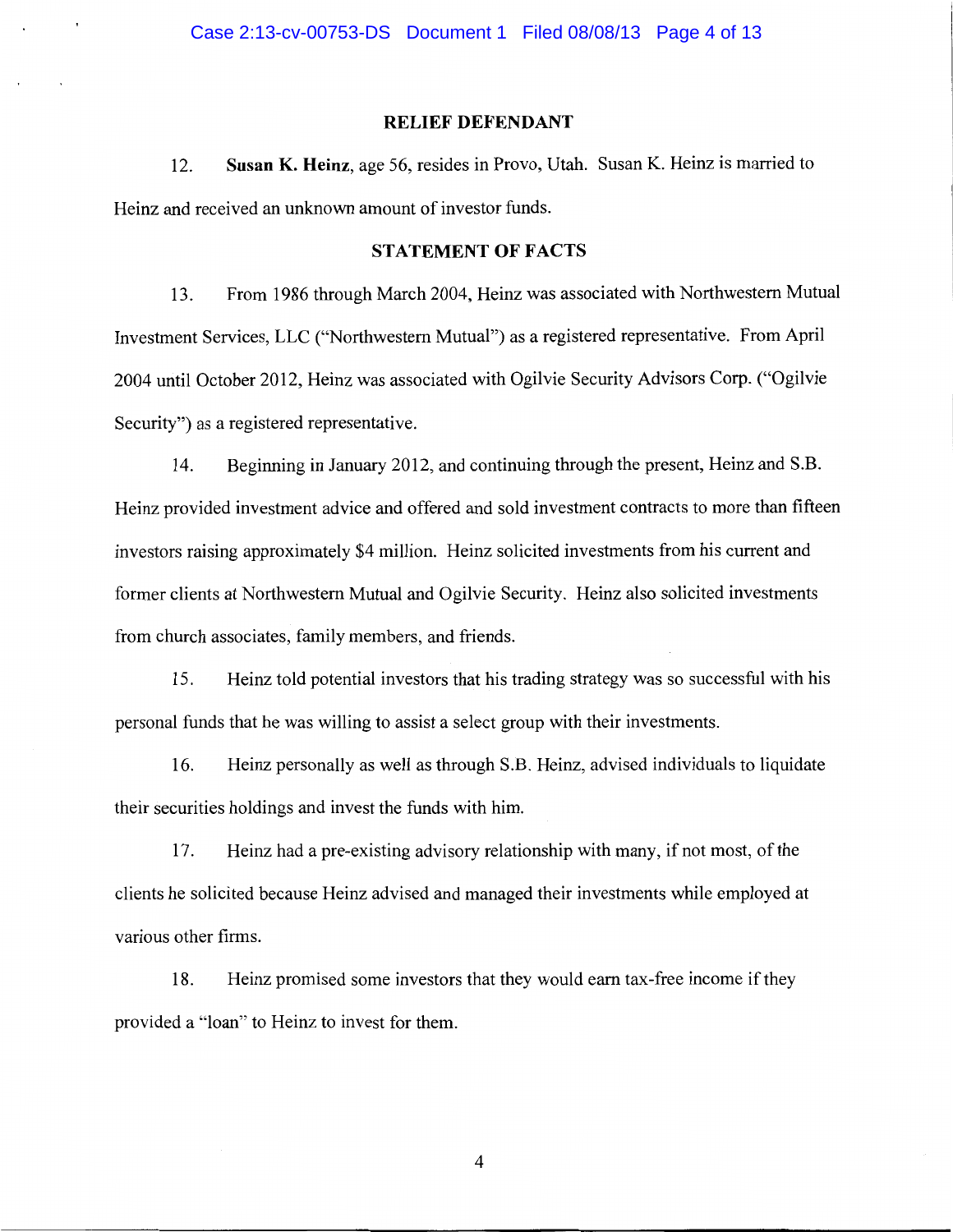# Case 2:13-cv-00753-DS Document 1 Filed 08/08/13 Page 5 of 13

19. Heinz offered to manage the investments of other individuals and make all investment decisions for them. One investor, the recent widow of a church associate of Heinz, invested with Heinz after he volunteered to assist her with her finances and investments after her spouse died.

20. In another instance, Heinz explained to a couple, who had been Heinz's clients when he was associated with Ogilvie Security, that Ogilvie Security no longer allowed him to sell the securities the couple owned. Heinz promised the couple that by investing with Heinz he would guaranteed a return of 1% each month. Heinz's convinced the elderly couple to liquidate their investments and invest those funds with him personally. Heinz did not disclose to the couple that they would incur \$45,000 in penalties as a result of early liquidation of their investments.

21. Heinz provided written investment contracts to investors, which specified a guaranteed rate of return. The investment contracts, which are between Heinz and the investor, are a one page document which states the amount invested and the guaranteed rate of return.

22. Heinz did not prepare a private placement memorandum or any other document disclosing the nature of the investment or the risks involved and did not provide financial disclosures or audited financial statements to any investor.

23. Funds from investors are deposited into bank accounts in the name of S.B. Heinz, or Steven B. Heinz then transferred to futures trading accounts maintained in the name of S.B. Heinz. Heinz is the signer on the bank and trading accounts and makes all trading decisions.

24. Heinz told certain investors who had provided "loans" to Heinz that all profits generated from their investment would be reinvested and that he would make monthly payments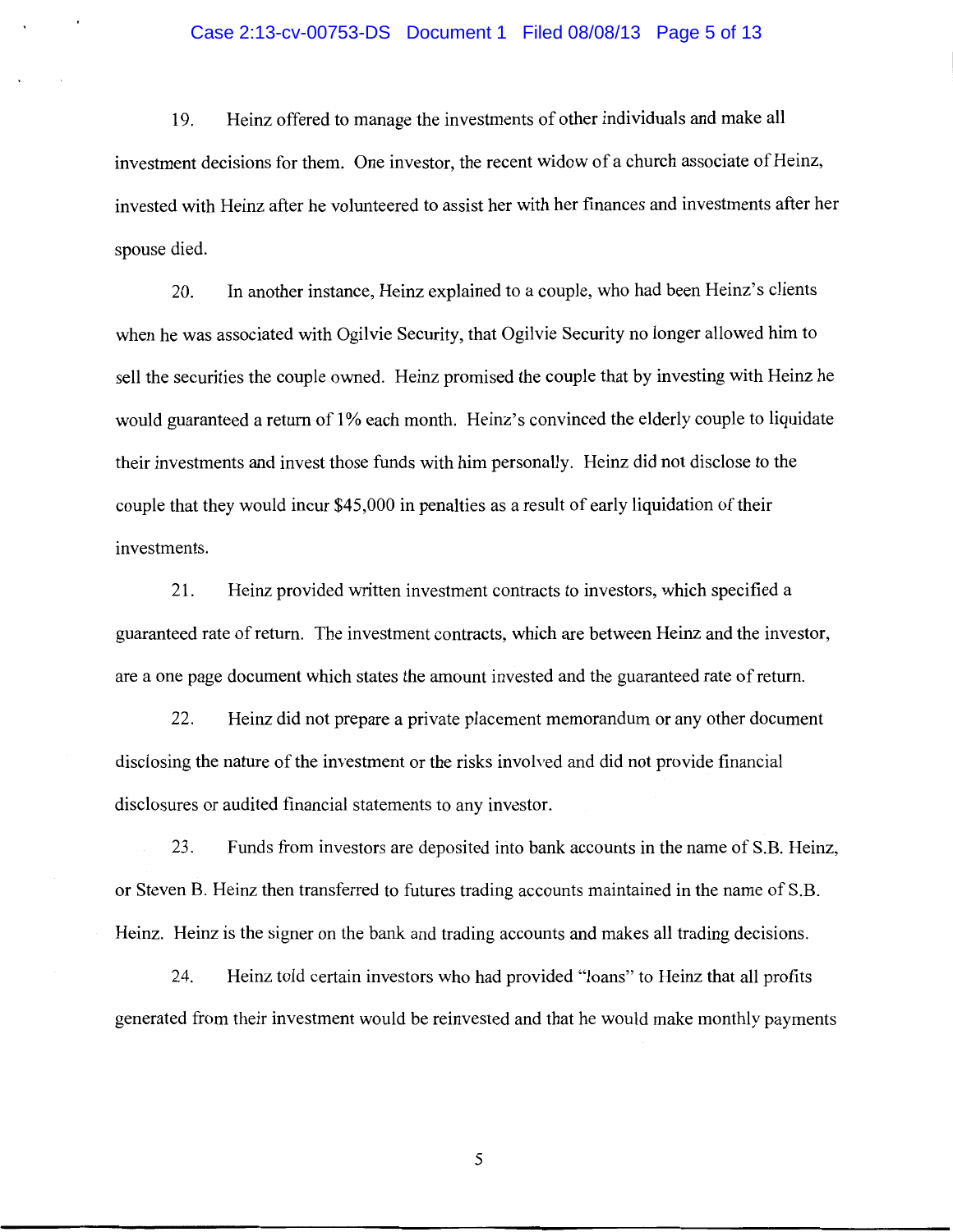### Case 2:13-cv-00753-DS Document 1 Filed 08/08/13 Page 6 of 13

to the investor of their principal, rather than interest, to enable the customer to realize tax-free income.

25. Heinz represented to investors that their funds would be pooled with his personal money and other investor funds.

26. Heinz represented that he was extremely successful in his trading and that any profit generated beyond the fixed rate of return guaranteed to the investor would result in profit for Heinz.

27. Heinz told investors that he maintains sufficient funds in his trading accounts to repay all investors their principal at all times.

28. Heinz represented to one investors that he purchased equities, bonds, crude oil, and the Euro, but assured this same investor that he did not purchase individual stocks, but rather invested in the S&P, Dow, and NASDAQ. Heinz told some investors that he traded futures and other investors that he invested in the stock market.

### **MATERIAL MISREPRESENTATIONS AND OMMISSIONS**

29. Contrary to the representations Heinz made to investors, Heinz did not purchase equities, bonds, or Euros with investor funds. Instead, Heinz executed high risk rapid buy and sell orders of futures contracts using investor funds.

30. While Heinz did use a portion of investor funds to purchase crude oil futures contracts, among other types of futures contracts, bank records show that Heinz misappropriated approximately \$1 million in investors' funds for personal purposes, such as the payment of his personal credit cards in the amount of \$331,000, household expenses, and personal travel.

31. Heinz used investor funds to repay a \$600,000 loan he incurred against his personal life insurance policy more than a decade earlier. Heinz also uses investor money to pay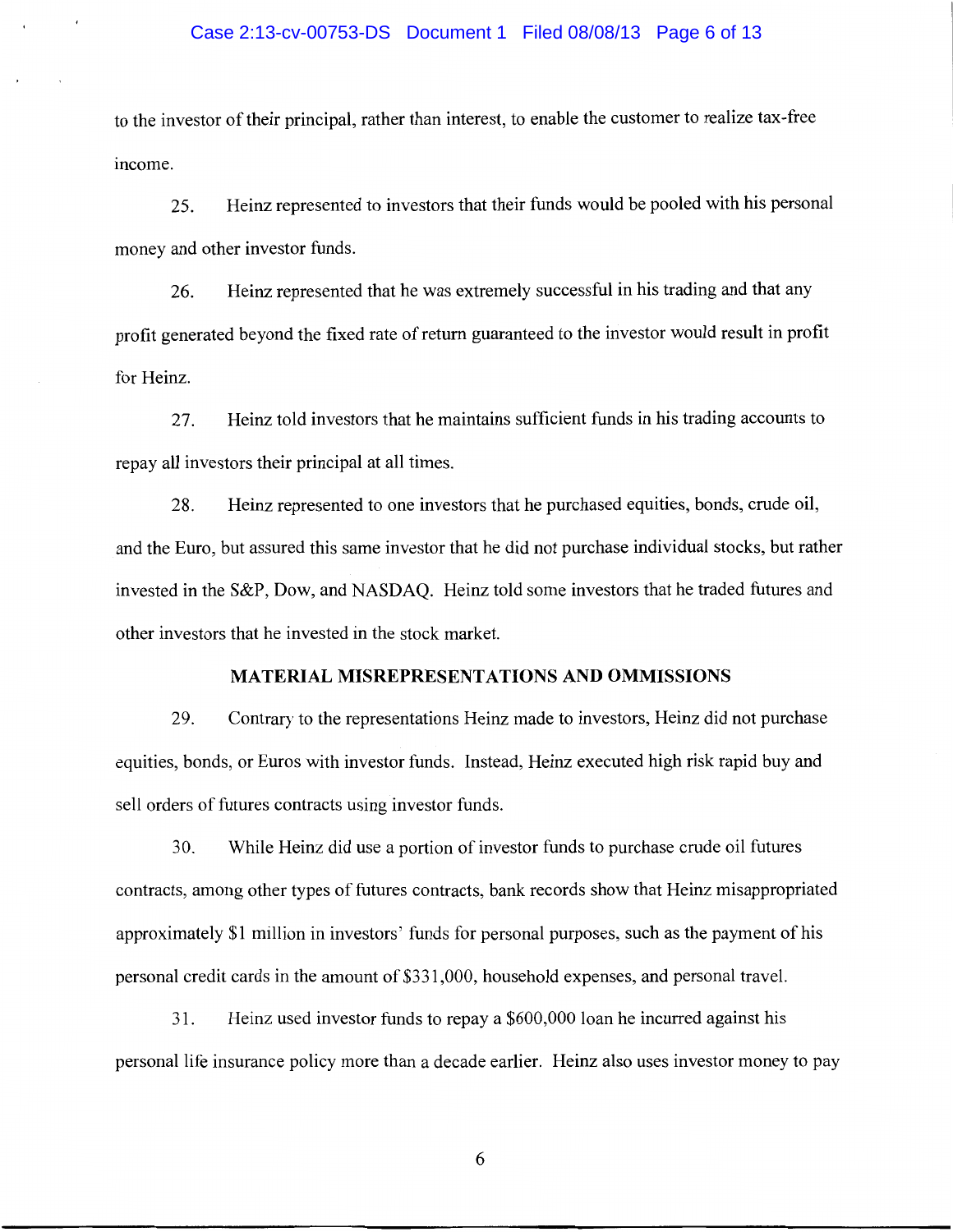### Case 2:13-cv-00753-DS Document 1 Filed 08/08/13 Page 7 of 13

his adult children to fund various business opportunities they are involved in, including multilevel marketing and web-based advertising business opportunities.

32. Bank records also reflect that S.B Heinz misappropriated investor funds to pay for various expenses incurred by S.B. Heinz such as the salary for its secretary and its office rent.

33. Contrary to representations made by Heinz that his trading strategy generated a profit and that he always maintained sufficient funds in his trading account to repay all investor principal, as of June 2013 only \$311,000 remains in Heinz's trading accounts. Since January 2012, Heinz has lost in excess of\$1.5 million buying and selling high risk futures contracts. On more than one occasion, Heinz has lost in excess of \$100,000 in a single day using his strategy of rapidly buying and selling futures contracts.

34. In addition to the \$1 million Heinz has spent on personal expenses such as paying for family members to accompany him to Mexico on vacation, Heinz has also withdrawn approximately \$332,000 in cash from his personal and business bank accounts. Although some cash was used to make payments of principal and/or interest to investors, Heinz also reportedly makes large monthly cash payments to his wife.

35. Bank records show Heinz uses new investor funds to repay earlier investors their purported profits or return of principal.

36. The misrepresentations and omissions detailed above are material to a reasonable investor.

37. Heinz acted with scienter. He controlled S.B. Heinz's and his own personal bank and authorized all transfer of funds. Heinz also controlled the S.B. Heinz trading accounts and authorized all trades. He was well aware of his representations to investors regarding the use of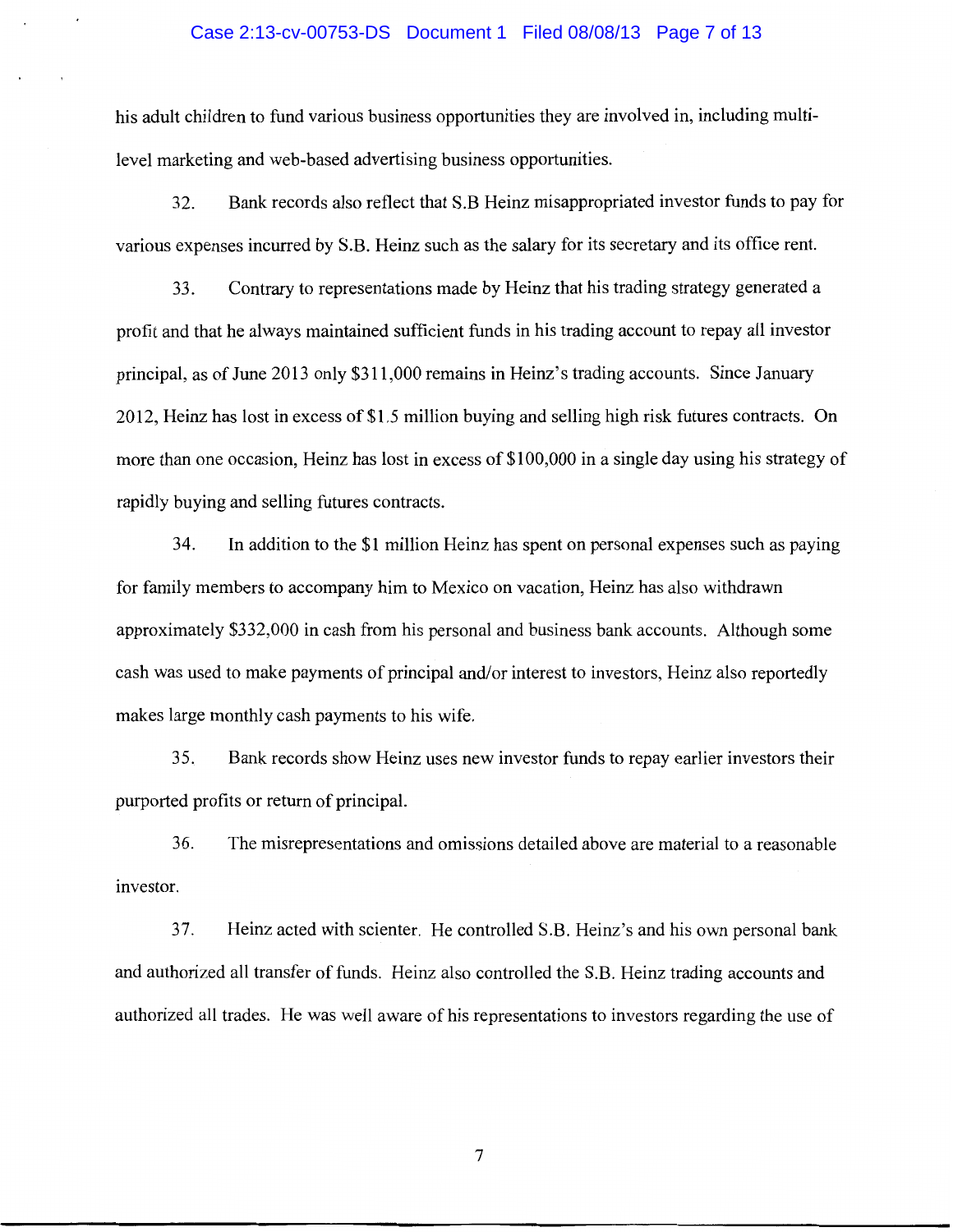investors' funds. He knew that the representations being made to investors regarding the use of investor funds were false.

## FIRST CAUSE OF ACTION EMPLOYMENT OF A DEVICE, SCHEME OR ARTIFICE TO DEFRAUD Violation of Section 17(a)(1) of the Securities Act [15 U.S.C.  $\S 77q(a)(1)$ ]

38. The Commission realleges and incorporates by reference the allegations contained in paragraphs 1 through 37 above.

39. Defendants, and each of them, by engaging in conduct described above, directly or indirectly, in the offer or sale of securities, by the use of the means or instruments of transportation or communication in interstate commerce or by use of the mails, with scienter, employed devices, schemes, or artifices to defraud.

40. By reason of the foregoing, Defendants, directly or indirectly, violated, and unless restrained and enjoined by this Court, will continue to violate Section 17(a)(1) of the Securities Act [15 U.S.C. § 77q(a)(1)].

## SECOND CAUSE OF ACTION FRAUD IN THE OFFER AND SALE OF SECURITIES Violations of Section 17(a)(2) and (3) of the Securities Act [15 U.S.C.  $\S 77q(a)(2)$  and (3)]

41. The Commission realleges and incorporates by reference the allegations contained in paragraphs 1 through 37 above.

42. Defendants, and each of them, by engaging in the conduct described above, directly and indirectly, in the offer and sale of securities, by the use of the means or instruments of transportation or communication in interstate commerce or by use of the mails, obtained money or property by means of untrue statements of material fact or by omitting to state a material fact necessary in order to make the statements made, in light of the circumstances under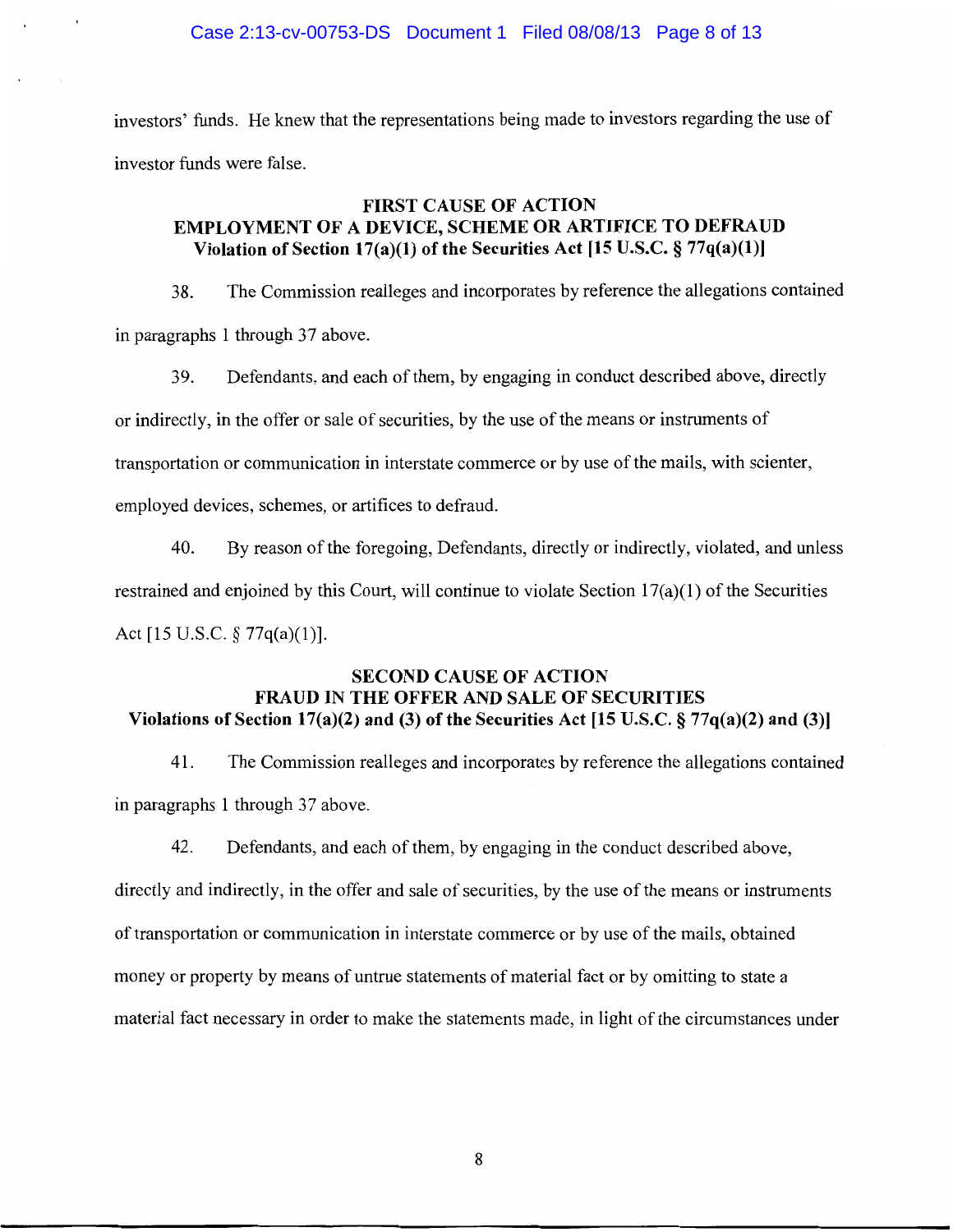which they were made, not misleading, and engaged in transactions, practices, or courses of business which operate or would operate as a fraud or deceit upon the purchaser.

43. By reason of the foregoing, Defendants, directly or indirectly, violated, and unless restrained and enjoined will continue to violate, Section  $17(a)(2)$  and  $17(a)(3)$  of the Securities Act [15 U.S.C. §§ 77q(a)(2) and 77q(a)(3)].

## **THIRD CAUSE OF ACTION FRAUD IN CONNECTION WITH THE PURCHASE AND SALE OF SECURITIES Violations of Section lO(b) of the Exchange Act [15 U.S.C. § 78j(b)] and Rule lOb-S thereunder [17 C.F.R. § 240.10b-5]**

44. The Commission realleges and incorporates by reference the allegations contained in paragraphs **1** through 37 above.

45. Defendants, and each of them, by engaging in the conduct described above, directly or indirectly, by the use of means or instrumentalities of interstate commerce or use of the mails, in connection with the purchase or sale of securities, with scienter: (1) employed devices, schemes, or artifices to defraud; (2) made untrue statements of material fact or omitted to state a material fact necessary in order to make statements made, in light of the circumstances under which they were made not misleading; or (3) engaged in acts, practices, or courses of business that operated or would operate as a fraud and deceit upon other persons.

46. By reason of the foregoing, Defendants violated, and unless restrained and enjoined will continue to violate Section 10(b) of the Exchange Act [15 U.S.C. §78j(b)] and Rule 10b-5 thereunder [17 C.F.R. § 240.10b-5].

## **FOURTH CAUSE OF ACTION FRAUD BY INVESTMENT ADVISERS Violations of Sections 206(1) and (2) [15 U.S.C. §§ 80b-6(1) and 80b-6(2)]**

4 7. The Commission realleges and incorporates by reference the allegations contained in paragraphs 1 through 37 above.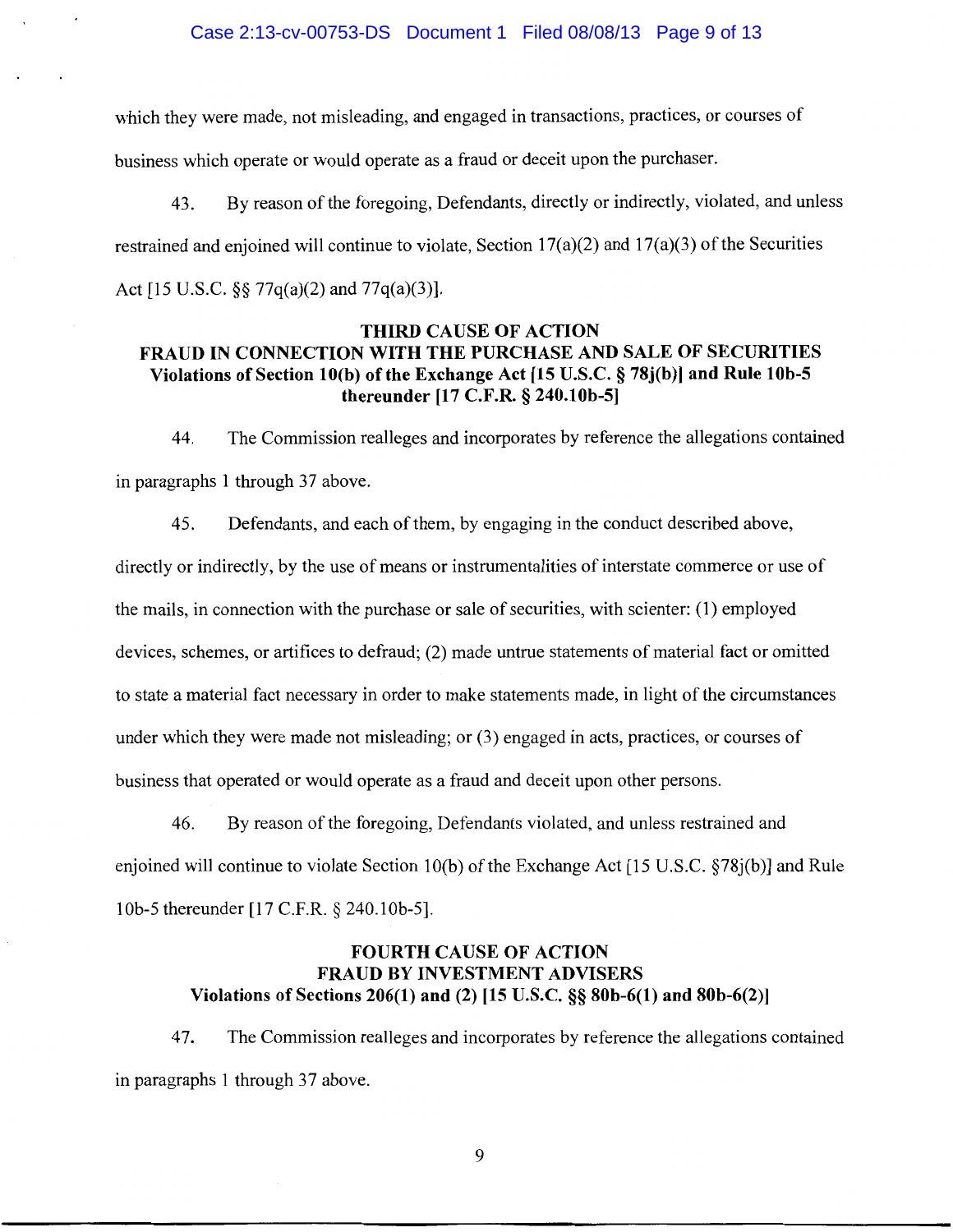### Case 2:13-cv-00753-DS Document 1 Filed 08/08/13 Page 10 of 13

48. Defendants, and each of them, by engaging in the conduct described above, directly or indirectly, by the use of the use of the mails or any means or instrumentality of interstate commerce, while acting as investment advisers, knowingly, willfully, or recklessly: **(1)** employed devices, schemes or artifices to defraud clients or prospective clients; (2) engaged in transactions, practices and courses of business that operated as a fraud or deceit upon clients or prospective clients; and (3) engaged in acts, practices and courses of business which were fraudulent, deceptive, or manipulative.

49. By reason of the foregoing, Defendants, and each of them, directly or indirectly violated, and unless enjoined will continue to violate, Sections 206(1) and 206(2) of the Advisers Act [15 U.S.C. §§ 80(b)-6(1) and 80(b)-6(2)].

## **FIFTH CAUSE OF ACTION UNJUST ENRICHMENT**

50. The Commission realleges and incorporates by reference the allegations contained in Paragraphs 1 through 37 above.

51. As a result of the unlawful conduct of Defendants, Relief Defendant has thus been unjustly enriched, and it would be unjust and inequitable for her to retain those funds and/or property.

## **RELIEF REQUESTED**

WHEREFORE, the Commission respectfully requests that this Court:

## **I.**

Issue findings of fact and conclusions of law that Defendants committed the violations charged herein.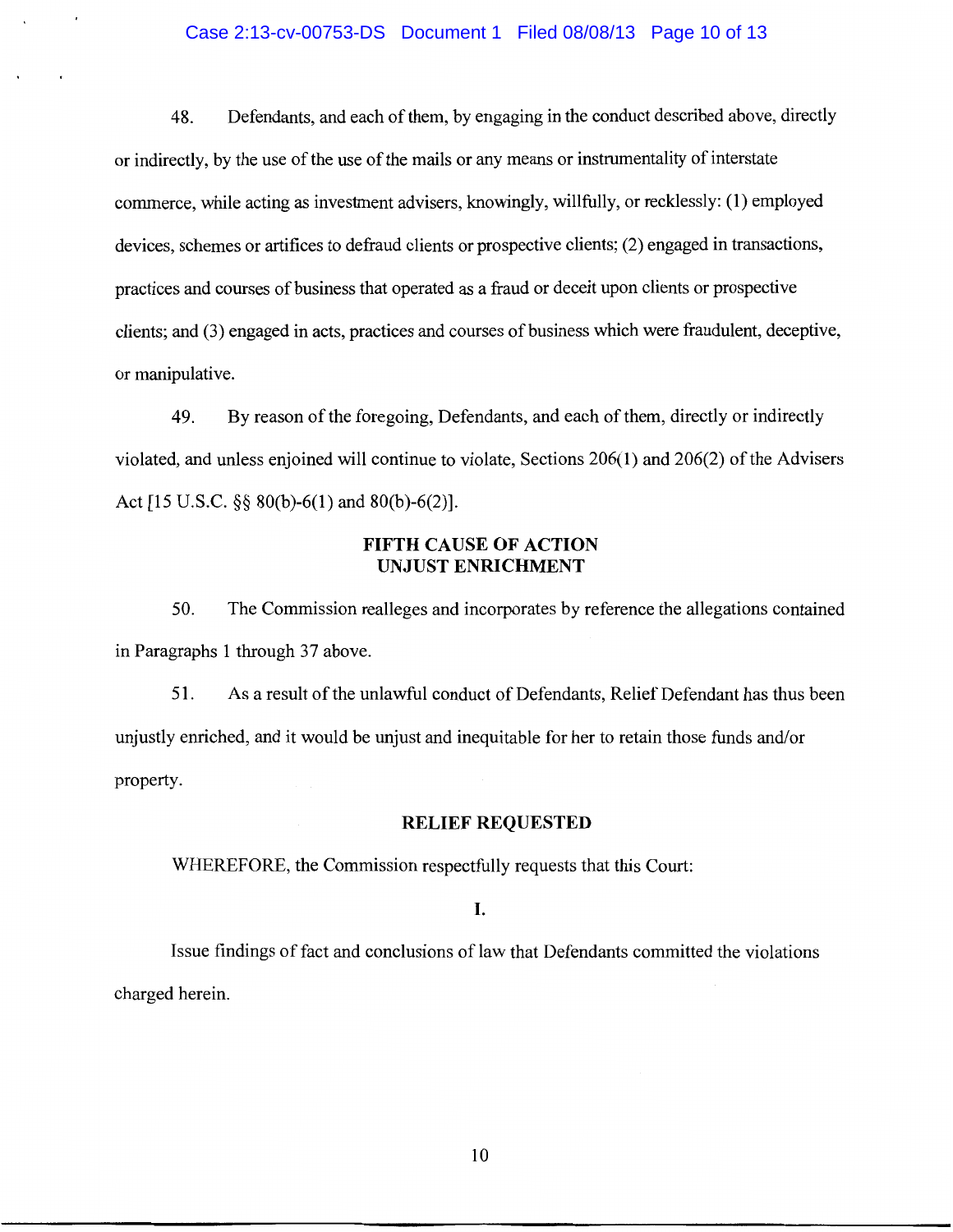#### **II.**

Issue in a form consistent with Rule 65(d) of the Federal Rules of Civil Procedure orders that temporarily, preliminarily and permanently enjoin Defendants and their officers, agents, servants, employees, attorneys, and accountants, and those persons in active concert or participation with any of them, who receive actual notice of the order by personal service or otherwise, and each of them, from engaging in transactions, acts, practices, and courses of business described herein, and from engaging in conduct of similar purport and object in violation of Section17(a) of the Securities Act, Section 10(b) of the Exchange Act and Rule 10b-5 thereunder and Sections 206(1) and (2) of the Advisers Act.

### **III.**

Issue, in a form consistent with Rule 65( d) of the Federal Rules of Civil Procedure, orders that temporarily, preliminarily and permanently enjoin Defendants and Relief Defendant, and their officers, agents, servants, employees, attorneys, and accountants, and those persons in active concert or participation with any of them, who receive actual notice of the order by personal service or otherwise, and each of them, from transferring, changing, wasting, dissipating, converting, concealing, or otherwise disposing of, in any manner, any funds, assets, claims, or other property or assets owned or controlled by, or in the possession or custody of the Defendants and/or Relief Defendant.

#### IV.

Issue in a form consistent with Rule 65(d) of the Federal Rules of Civil Procedure orders that temporarily, preliminarily and permanently restrain and enjoin Defendants, and each of them, and their officers, agents, servants, employees, attorneys, and accountants, and those persons in active concert or participation with any of them, who receive actual notice of the order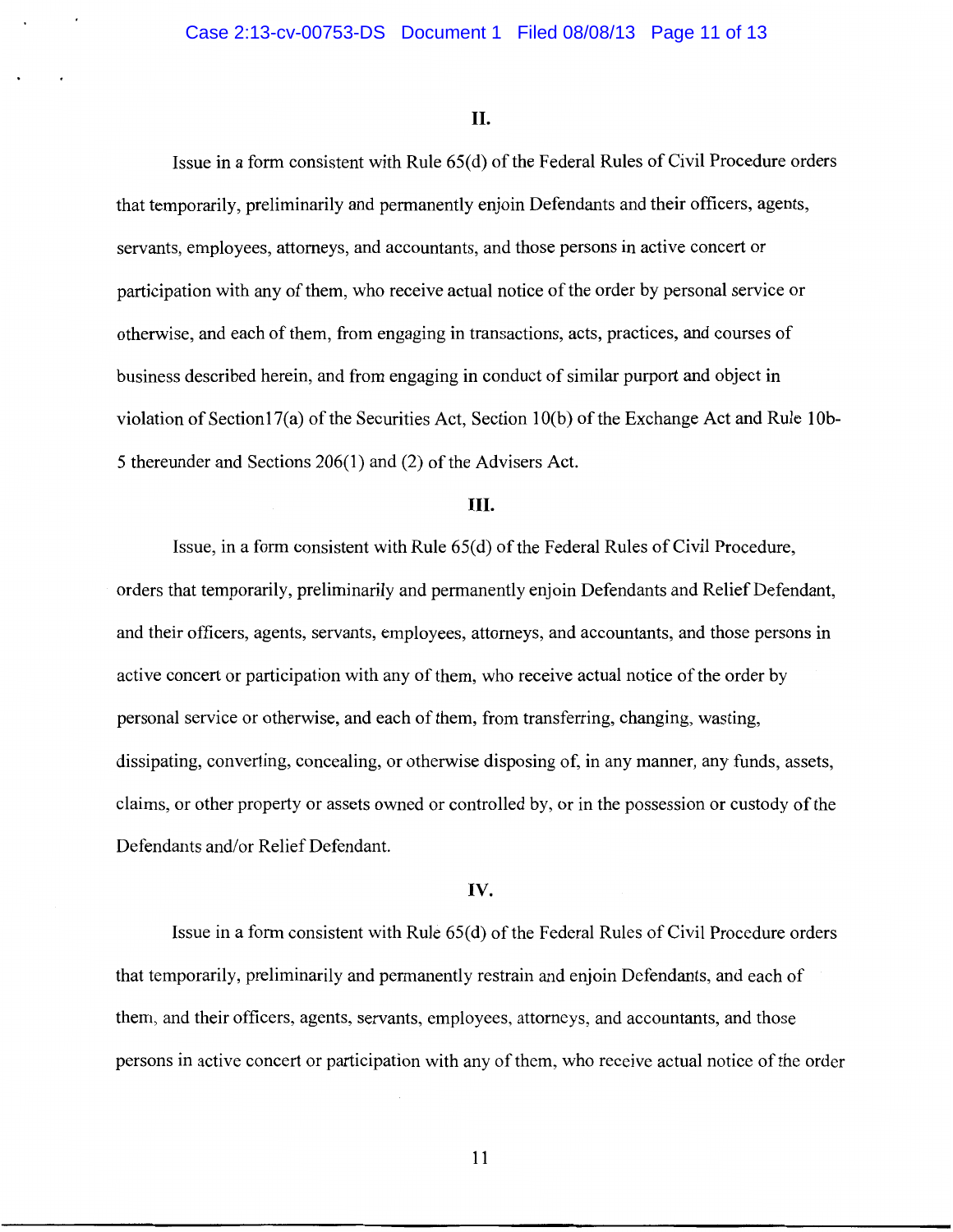by personal service or otherwise, and each of them, from destroying, mutilating, concealing, transferring, altering, or otherwise disposing of, in any manner, books, records, computer programs, computer files, computer printouts, correspondence, including e-mail, whether stored electronically or in hard copy, memoranda, brochures, or any other documents of any kind that pertain in any manner to the business of Defendants.

#### **v.**

Enter an order directing Defendants, and each of them, to pay civil money penalties pursuant to Section 20(d) of the Securities Act, Section  $21(d)(3)$  of the Exchange Act and Section 209(e) of the Advisers Act.

### **VI.**

Enter an order directing Defendants to disgorge all ill-gotten gains received during the period of violative conduct and pay prejudgment interest on such ill-gotten gains.

### VII.

Declare and impose a constructive trust on all property received by Relief Defendant and require her to disgorge the property she obtained from Defendants as a result of the illegal conduct alleged herein.